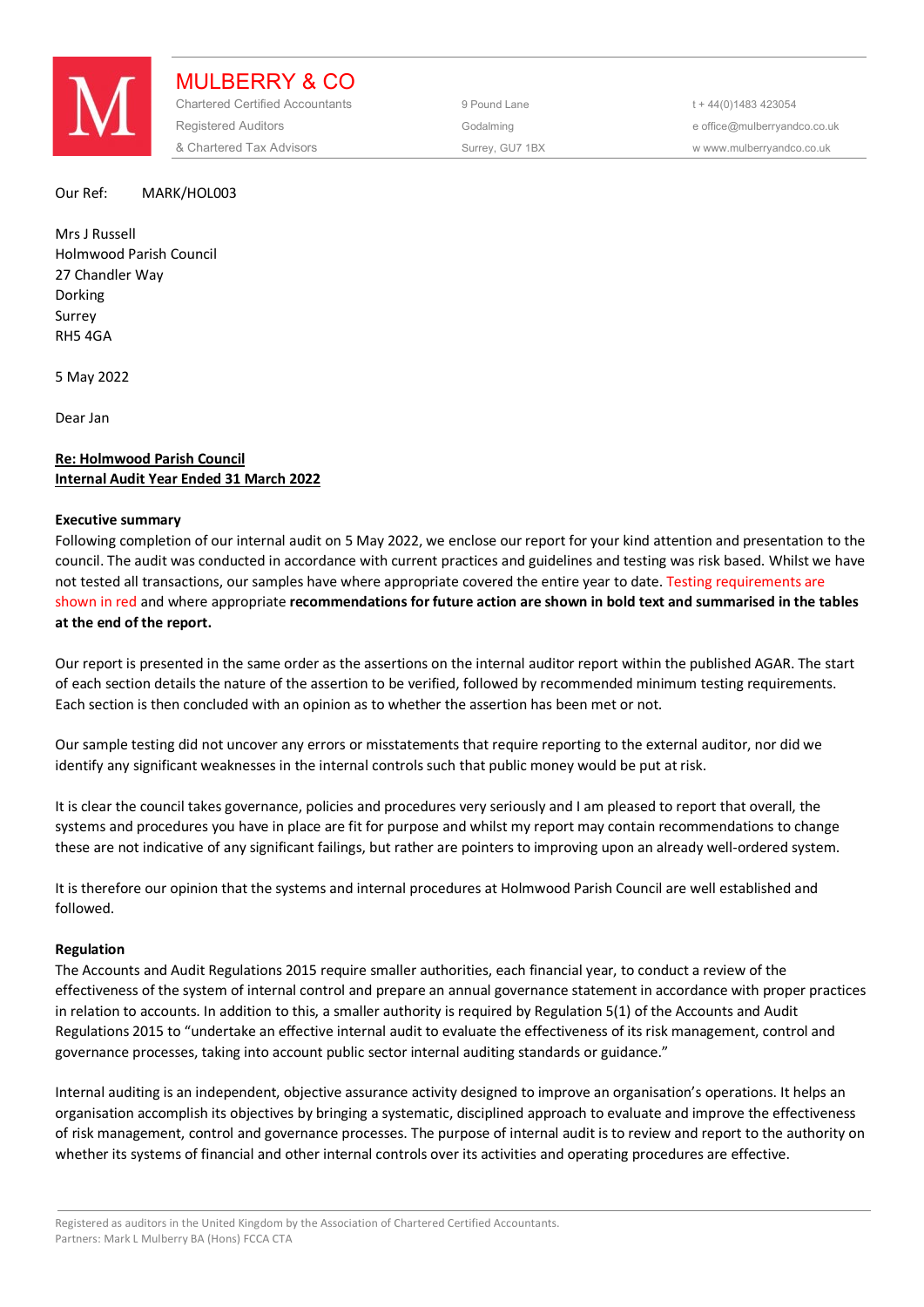Internal audit's function is to test and report to the authority on whether its specific system of internal control is adequate and working satisfactorily. The internal audit reports should therefore be made available to all members to support and inform them when they considering the authority's approval of the annual governance statement.

# **Independence and competence**

Your audit was conducted by Andy Beams of Mulberry & Co. We confirm we are independent from the management of the financial controls and procedures of the council and neither the internal auditor or the firm have any conflicts of interest with the audit client, nor do they provide any management or financial assistance to the client.

Your auditor has over 30 years' experience in the financial sector with the last 12 years specialising in local government.

# **Engagement Letter**

An engagement letter was issued to the council covering the 2021/22 internal audit assignment. Copies of this document are available on request.

# **Planning and inherent risk assessment**

The scope and plan of works including fee structure was issued to the council under separate cover. Copies of this document are available on request. In summary, our work will address each of the internal control objectives as stated on the Annual Internal Audit Report of the AGAR.

- o There have been no instances of breaches of regulations in the past
- o The client uses an industry approved financial reporting package
- o The client regularly carries out reconciliations and documents these
- o There is regular reporting to council
- o The management team are experienced and informed
- o Records are neatly maintained and referenced
- o The client is aware of current regulations and practices
- o There has been no instance of high staff turnover

At the audit date, it is my opinion that the inherent risk of error or misstatement is low, and the controls of the council can be relied upon and as such substantive testing of individual transactions is not required. Testing to be carried out will be "walk through testing" on sample data to encompass the period of the council year under review.

# **Table of contents**

| A        | <b>BOOKS OF ACCOUNT</b>                                   | 3  |
|----------|-----------------------------------------------------------|----|
| B        | <b>FINANCIAL REGULATIONS, GOVERNANCE AND PAYMENTS</b>     | 3  |
|          | <b>RISK MANAGEMENT AND INSURANCE</b>                      | 5. |
| D        | <b>BUDGET, PRECEPT AND RESERVES</b>                       | 5  |
| E        | <b>INCOME</b>                                             | 6  |
| F        | <b>PETTY CASH</b>                                         |    |
| G        | <b>PAYROLL</b>                                            |    |
| н        | <b>ASSETS AND INVESTMENTS</b>                             | 8  |
|          | <b>BANK AND CASH</b>                                      | 9  |
|          | <b>YEAR END ACCOUNTS</b>                                  | 9  |
| К        | <b>LIMITED ASSURANCE REVIEW</b>                           | 11 |
|          | <b>TRANSPARENCY</b>                                       | 12 |
| M        | <b>EXERCISE OF PUBLIC RIGHTS - INSPECTION OF ACCOUNTS</b> | 12 |
| N        | <b>PUBLICATION REQUIREMENTS</b>                           | 13 |
| $\Omega$ | <b>TRUSTEESHIP</b>                                        | 13 |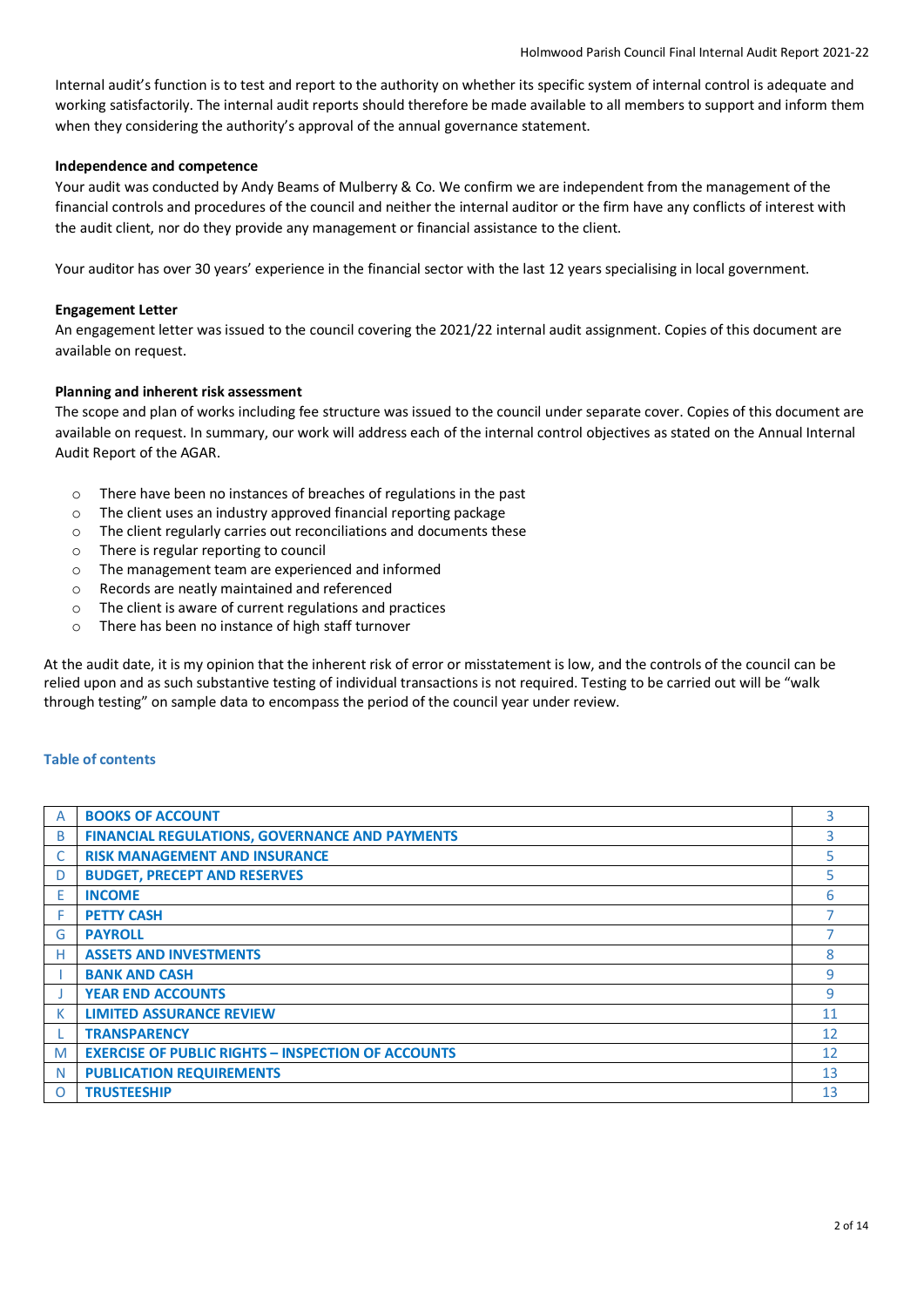### **A. BOOKS OF ACCOUNT**

#### *Internal audit requirement*

*Appropriate accounting records have been properly kept throughout the financial year.*

#### **Recommended minimum testing:**

- Ensure the correct roll forward of the prior year cashbook balances to the new financial year
- Check a sample of financial transactions in cashbooks to bank statements, etc.: the sample size dependent on the size of the authority and nature of accounting records maintained

#### **Audit findings**

The council continues to use Excel as a day-to-day accounting package. The system is used regularly to report on and record the financial transactions of the council and is suitable for a council of this size with a limited number of transactions.

The audit was conducted on site. The Clerk prepared the requested information for review, and other testing was done through a review of the council website and discussing matters with the Clerk.

My audit testing showed that the documents were well organised, clear and easy to follow. A review of meeting agendas show sufficient financial information is provided at meetings to support council decisions. I make no recommendation to change this system.

The council is not VAT registered and reclaims annually via a 216-claim form. The reclaim for the financial year under review shows a refund amount due of £3,649.30. This is higher than in previous years due to some new playground equipment (VAT element £2,845.45).

Overall, I have the impression that the accounting systems are well ordered and routinely maintained and as such I make no recommendation to change.

# **Section conclusion**

I am of the opinion that the control assertion of "Appropriate accounting records have been properly kept throughout the financial year" has been met.

#### **B. FINANCIAL REGULATIONS, GOVERNANCE AND PAYMENTS**

#### *Internal audit requirement*

*This authority complied with its financial regulations, payments were supported by invoices, all expenditure was approved, and VAT was appropriately accounted for.*

- Review the procedures in place for acquisition of formal tenders and quotes, ensuring they are in line with the Standing Orders and Financial Regulations which should be based on the latest version.
- Ensure that consistent values are in place for the acquisition of formal tenders between Standing Orders and Financial Regulations (frequently different limits are recorded in the two documents)
- Review the procedures for receipt of invoices, agreement of invoice detail and confirmation of goods /services delivery and approval for payment: ideally, a suitably designed certification stamp should be in place providing for evidencing of these checks and payment authorisation
- Check that there is effective segregation between the writing of cheques or the setting up of online payments, and physical release of payments
- Check that VAT reclaims are prepared and submitted in a timely manner in line with the underlying records and in accordance with current HMRC requirements
- Where debit / credit cards are in use, establish the total monthly and individual transaction limits and ensure appropriate controls over physical security and usage of the cards are in place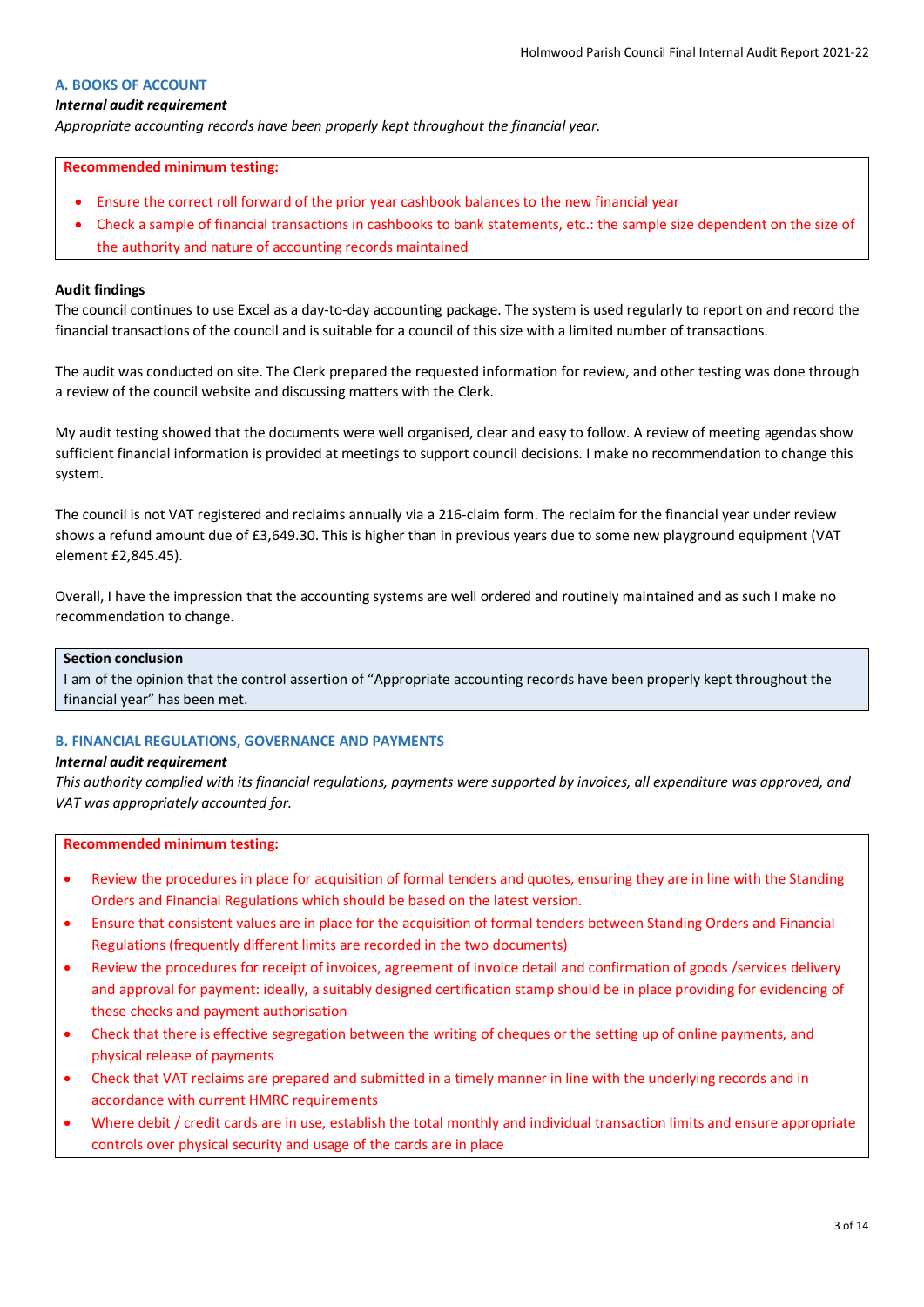*Check the publication and minuting of the prior year audited AGAR and notice of conclusion of audit.*

The council declared itself exempt from external audit in 2020/21 and therefore received no notice of conclusion of audit.

#### *Confirm by sample testing that councillors sign statutory office forms.*

I confirmed by sample testing that councillors sign "Acceptance of Office" forms and the web site shows the Register of Disclosable Pecuniary Interests for each councillor. Councillors also sign a form to confirm they are happy to receive electronic communications from the council.

# *Confirm that the council is compliant with GDPR.*

It was noted the council has not established separate email addresses for all councillors. This is recommended because it gives a natural segregation between work and personal lives, making it clear beyond doubt in what capacity a councillor is acting. In addition to this it gives control to the council, adds a degree of professionalism and in the event of a FOI request limits access to personal computers.

I was unable to locate a Privacy Notice on the council website and the Clerk noted this and will ensure one is added.

# *Confirm that the council meets regularly throughout the year.*

The council meets regularly during the year and a schedule of meetings is published on the council website, along with historic agendas and minutes.

# *Check that agendas for meetings are published giving 3 clear days' notice.*

The Clerk was able to demonstrate that at least 3 clear days' notice is given on agendas. Whilst we have not tested every single committee and council meeting there was no evidence of non-compliance in giving three clear days' notice of the meeting.

#### *Check the draft minutes of the last meeting(s) are on the council's website.*

Minutes are routinely uploaded to the council website.

#### *Confirm that the Parish Council's Standing Orders have been reviewed within the last 12 months.*

The Standing Orders are based on the most recent NALC model and were adopted by council at the November 2021 meeting. This action is recorded in the minutes and the Standing Orders are published on the council website.

#### *Confirm that the Parish Council has adopted and recently reviewed Financial Regulations.*

The Financial Regulations are based on the current NALC model version, although they are not published on the council website, and I encourage the council to publish them to ensure full transparency.

# *Check that the council's Financial Regulations are being routinely followed.*

The thresholds for authorisation of payment is as below:

- the council for all items, or
- the RFO, in conjunction with Chairman of Council, for any items below £500.

The Clerk also has delegated authority to make a payment up to £500 in the case of extreme risk to council services. These limits appear suitable for a council of this size.

There is evidence within council minutes of regular financial updates, including review of a financial statement, bank reconciliations and approval of payments.

*Confirm all section 137 expenditure meets the guidelines and does not exceed the annual per elector limit of £8.32 per elector.* The council has adopted the General Power of Competence (GPC) and the threshold does not apply.

#### *Confirm that checks of the accounts are made by a councillor.*

The system noted above details internal review takes place and I am under no doubt that council properly approves expenditure.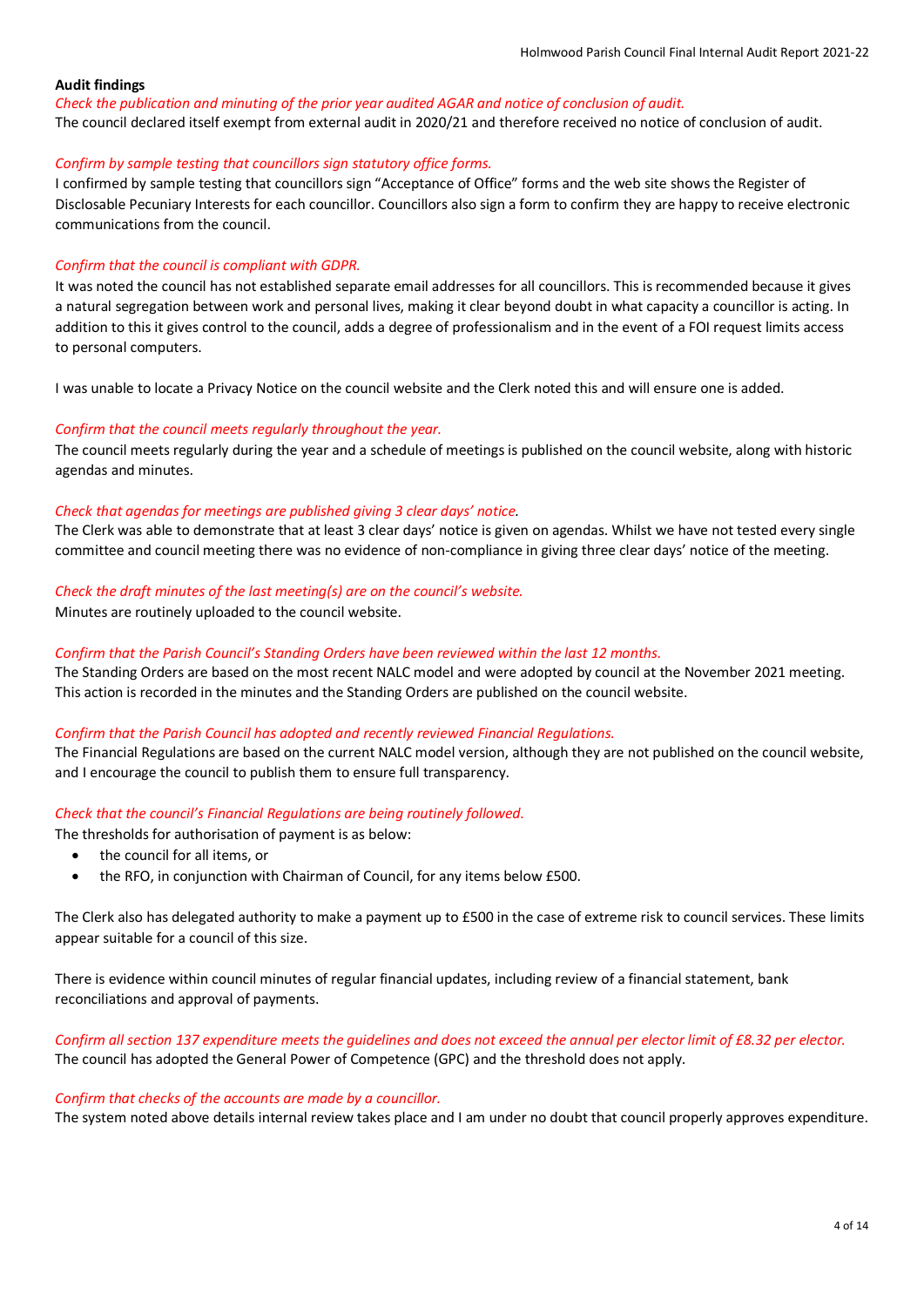# **Section conclusion**

I am of the opinion that the control assertion "This authority complied with its financial regulations, payments were supported by invoices, all expenditure was approved, and VAT was appropriately accounted for" has been met.

#### **C. RISK MANAGEMENT AND INSURANCE**

#### *Internal audit requirement*

*This authority assessed the significant risks to achieving its objectives and reviewed the adequacy of arrangements to manage these.*

#### **Recommended minimum testing:**

- Ensure that authorities have prepared, and formally adopted, at least once annually, an appropriate and comprehensive register of assessed risks, both regular and ad hoc
- Ensure that appropriate levels of insurance cover are in place for land, buildings, public, employers' and hirers' (where applicable) liability, fidelity / employees (including councillors) liability, business interruption and cyber security
- Ensure that appropriate arrangements are in place for monitoring play areas, open spaces and sports pitches: such reviews should be undertaken by appropriately qualified external inspectors or, if by officers or members, that they have received the appropriate training and accreditation

#### **Audit findings**

The council has a simple risk assessment register in place which is sufficient for a council of this size. This outlines the identified risks, the likelihood and impact and the actions in place to mitigate the risks. This was last reviewed by council in January 2022.

The council has a valid insurance policy in place with Zurich which is due to expire on 31 May 2022, although the Clerk confirmed arrangements have been made to continue with the same provider for a further year. The policy includes Public Liability and Employers Liability cover of £10 million each, and a Fidelity Guarantee level of £250,000. These levels are appropriate for a council of this size.

We discussed assertion 8 of the AGAR and whether or not this had any impact on the council.

 "*We considered whether any litigation, liabilities or commitments, events or transactions, occurring either during or after the year-end, have a financial impact on this authority and, where appropriate, have included them in the accounting statements."*

The Clerk confirmed that she was not aware of any such liability at the year end.

# **Section conclusion**

I am of the opinion that the control objective of "This authority assessed the significant risks to achieving its objectives and reviewed the adequacy of arrangements to manage these" has been met.

# **D. BUDGET, PRECEPT AND RESERVES**

## *Internal audit requirement*

*The precept or rates requirement resulted from an adequate budgetary process; progress against the budget was regularly monitored; and reserves were appropriate.*

- Ensure that the full authority, not a committee, has considered, approved and adopted the annual precept in accordance with the required parent authority timetable
- Ensure that budget reports are prepared and submitted to authority / committees periodically during the year with appropriate commentary on any significant variances
- Review the budget performance either during the year or at the financial year-end seeking explanations for any significant or unanticipated variances
- Ensure that the authority has considered the establishment of specific earmarked reserves and, ideally, reviews them annually as part of the budget assessment process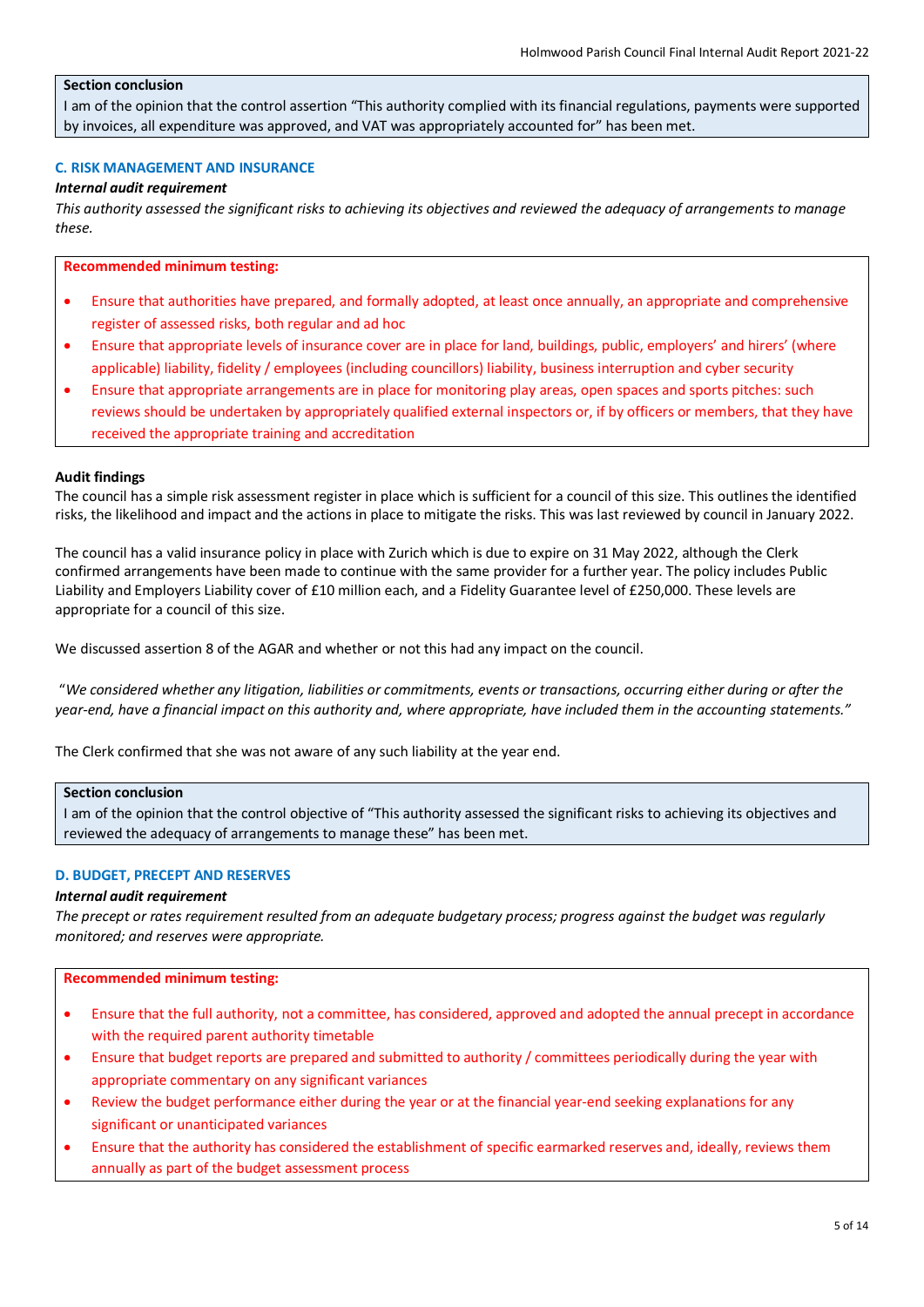• Ensure that the precept in the accounts matches the submission form to the relevant authority and the public record of precepted amounts

## **Audit findings**

I confirmed that the 2022-23 budget and precept setting process was completed and approved by council at its meeting held in January 2022.

There is evidence of regular reviews of the council's financial position within minutes of meetings, and councillors have sufficient information to be kept informed of the council's overall financial situation.

At the year-end, the council holds circa £17,000 in total funds, The Clerk informed me that another circa £5,000 is due for the playground equipment, and that would leave circa £12,000 in the general reserve.

Council is reminded that general guidance recommends a general reserve level of around 50% of precept, as adjusted for local conditions. For a smaller council, retaining up to the precept level as a general reserve is not unreasonable, but I recommend the council keeps the level under review.

# **Section conclusion**

I am of the opinion that the control objective of "The precept or rates requirement resulted from an adequate budgetary process; progress against the budget was regularly monitored; and reserves were appropriate" has been met.

#### **E. INCOME**

## *Internal audit requirement*

*Expected income was fully received, based on correct prices, properly recorded and promptly banked; and VAT was appropriately accounted for.*

#### **Recommended minimum testing:**

- Review "aged debtor" listings to ensure appropriate follow up action is in place
- Allotments: ensure that appropriate signed tenancy agreements exist, that an appropriate register of tenants is maintained identifying, that debtors are monitored.
- Burials: ensure that a formal burial register is maintained that it is up-to-date and that a sample of interments and memorials are appropriately evidenced, that fees have been charged at the correct approved rate and been recovered within a reasonable time: (Authorities should also acquire and retain copies of Burial / Cremation certificates)
- Hall hire: ensure that an effective diary system for bookings is in place identifying the hirer, hire times and ideally crossreferenced to invoices raised
- Leases: ensure that leases are reviewed in a timely manner in accordance with the terms of the lease and rents similarly reviewed appropriately at the due time
- Other variable income streams: ensure that appropriate control procedures and documentation are in existence to provide a clear audit trail through to invoicing and recovery of all such income
- Where amounts are receivable on set dates during the year, ensure that an appropriate control record is maintained duly identifying the date(s) on which income is due and actually received / banked

#### **Audit findings**

Apart from the precept, the council has minimal income. During the year under review, other income sources were a playground grant from Surrey County Council, concurrent grants from Mole Valley District Council and VAT refunds.

The precept amount was independently verified and is accurately recorded in box 2 of the AGAR.

# **Section conclusion**

I am of the opinion that the control objective of "Expected income was fully received, based on correct prices, properly recorded and promptly banked; and VAT was appropriately accounted for" has been met.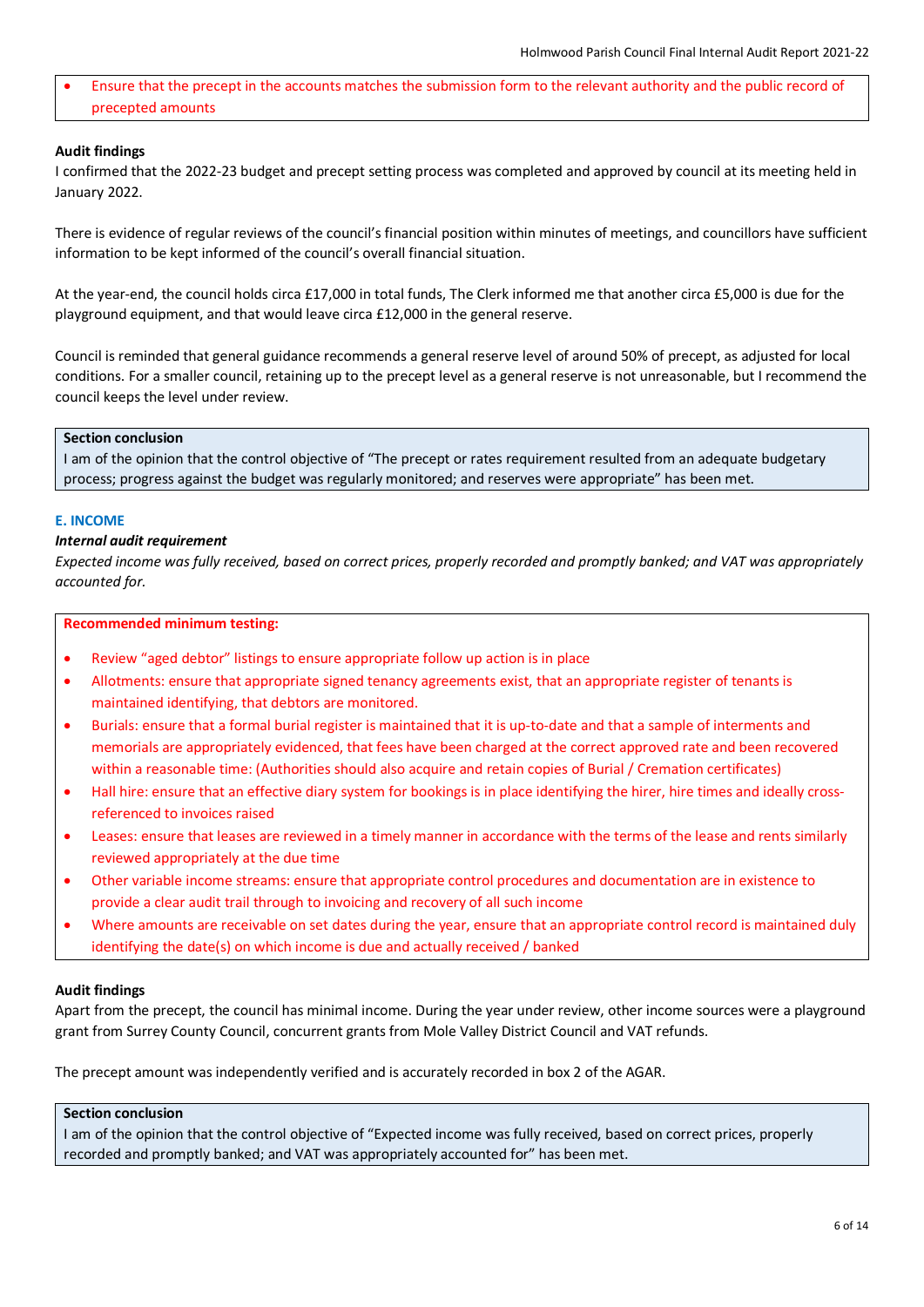# **F. PETTY CASH**

# *Internal audit requirement*

*Petty cash payments were properly supported by receipts, all petty cash expenditure was approved and VAT appropriately accounted for.*

# **Recommended minimum testing:**

- A number of authorities are now running down and closing their petty cash accounts and using debit / credit cards for ad hoc purchases. Consequently, a "not applicable" response is frequently required in this area.
- Review the systems in place for controlling any petty cash and cash floats (used for bar, catering, etc.)
- Check a sample of transactions during the financial year to ensure appropriate supporting documentation is held
- Review the existence of evidenced periodic independent verification of the petty cash and any other cash floats held
- Ensure that VAT is identified wherever incurred and appropriate
- Physically check the petty cash and other cash floats held
- Where bar or catering facilities are in place, ensure that appropriate cashing-up procedures are in place reconciling the physical cash takings to the till "Z" total readings

# **Audit findings**

The council has no petty cash.

# **Section conclusion**

I am of the opinion the control objective of "Petty cash payments were properly supported by receipts, all petty cash expenditure was approved, and VAT appropriately accounted for" is not applicable as the council has no petty cash.

# **G. PAYROLL**

# *Internal audit requirement*

*Salaries to employees and allowances to members were paid in accordance with this authority's approvals, and PAYE and NI requirements were properly applied.*

- Ensure that, for all staff, a formal employment contract is in place together with a confirmatory letter setting out any changes to the contract
- Ensure that appropriate procedures are in place for the payment of members allowances and deduction of any tax liability
- Ensure that, for a sample of staff salaries, gross pay due is calculated in accordance with the approved spinal point on the NJC scale or hourly rate, if off-scale, and with the contracted hours
- Ensure that appropriate tax codes are being applied to each employee
- Where free or paid for software is used, ensure that it is up to date.
- For the test sample of employees, ensure that tax is calculated appropriately
- Check the correct treatment of pension contributions to either the Local Government pension scheme (non taxable, deducted from the gross salary or DC schemes like NEST which already allow for tax deductions)
- For NI, ensure that the correct deduction and employer's contributions are applied: NB. The employers' allowance is not available to councils but may be used by other authorities
- Ensure that the correct employers' pension percentage contribution is being applied
- Ensure that for the test sample, the correct net pay is paid to the employee with tax, NI and pension contributions correctly paid to the respective agencies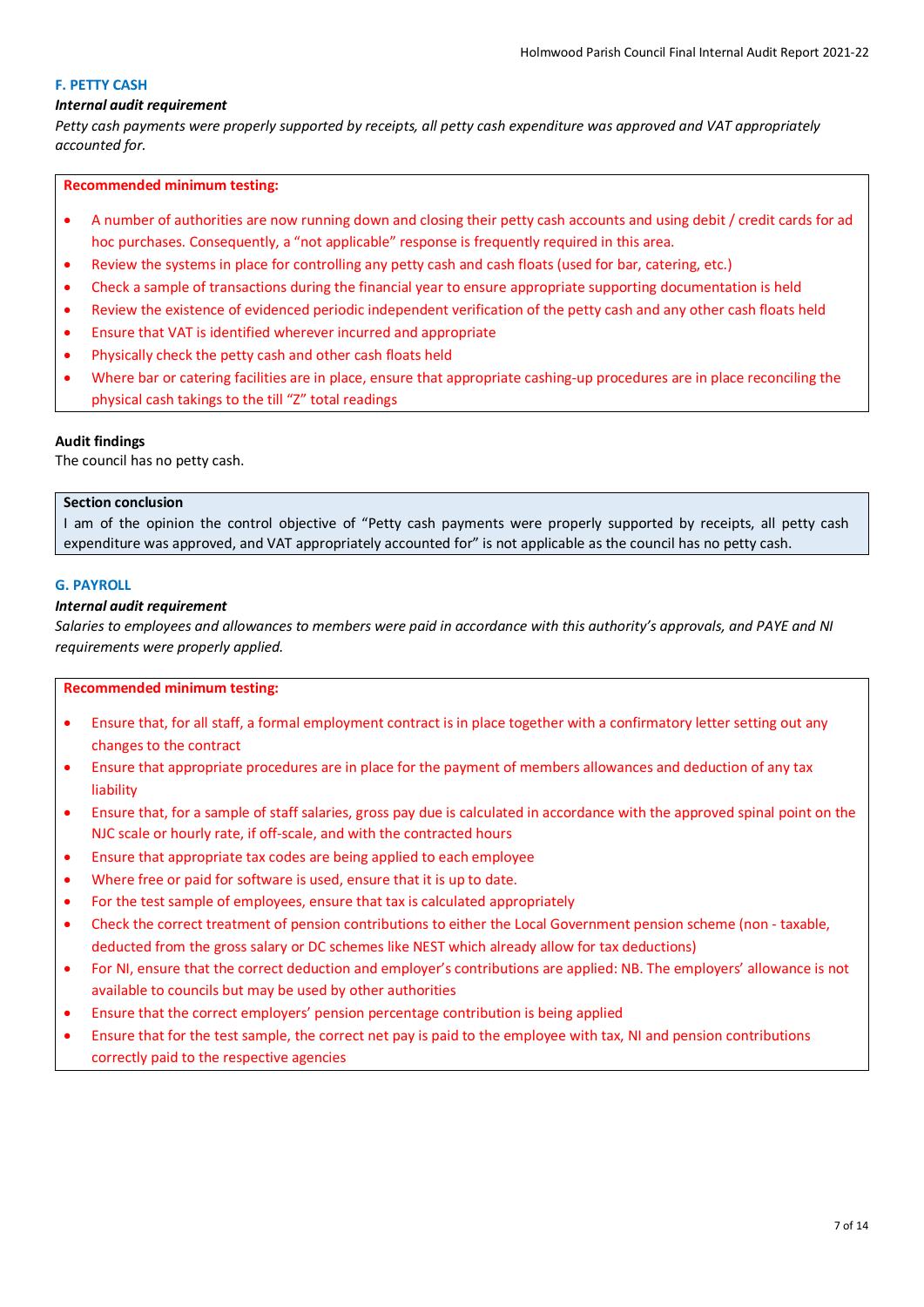Payroll is managed by an external third-party. They calculate who calculate the PAYE and NI contributions on behalf of the council. The payments are then managed by the council in the same way as all other expenditure.

There are no councillor allowances.

#### **Section conclusion**

I am of the opinion that salaries are correctly stated on the AGAR and that the control object of "Salaries to employees and allowances to members were paid in accordance with this authority's approvals, and PAYE and NI requirements were properly applied" has been met.

## **H. ASSETS AND INVESTMENTS**

## *Internal audit requirement*

*Asset and investments registers were complete and accurate and properly maintained.*

# **Recommended minimum testing:**

# *Tangible fixed assets*

- Ensure that the authority is maintaining a formal asset register and updating it routinely to record new assets at historic cost price, net of VAT and removing any disposed of / no longer serviceable assets
- Physically verifying the existence and condition of high value, high risk assets may be appropriate
- Ideally, the register should identify for each asset the purchase cost and, if practicable, the replacement / insured cost, the latter being updated annually and used to assist in forward planning for asset replacement
- Additions and disposals records should allow tracking from the prior year to the current
- Ensure that the asset value to be reported in the AGAR at Section 2, Box 9 equates to the prior year reported value, adjusted for the nominal value of any new acquisitions and /or disposals
- Compare the asset register with the insurance schedule to ensure that all assets as recorded are appropriately insured or "self-insured" by the authority

# *Fixed asset investments*

• Ensure that all long-term investments (i.e., those for more than 12-month terms) are covered by the "Investment Strategy" and reported as Assets in the AGAR at Section 2, Box 9.

# *Borrowing and lending*

- Ensure that the authority has sought and obtained appropriate DMO approval for all loans acquired
- Ensured that the authority has accounted for the loan appropriately (i.e., recorded the full value of the loan. Any arrangement fee should be regarded as an admin expense) in the year of receipt
- Ensure that the combined principal loan repayment and interest for the year is correctly recorded in the AGAR at Section 2 Box 5
- Ensure that the outstanding loan liability as of 31st March each year is correctly recorded in the AGAR at Section 2, Box 10 (value should be verified via the DMO website)
- Where the authority has issued loans to local bodies, they should ideally seek signed indemnities from the recipient body, or their members, agreeing to underwrite the loan debt

# **Audit findings**

The council has a simple asset register in place in a tabular format. The information recorded includes asset description and location, date of acquisition, useful life estimate and original cost.

The asset register total matches the figure entered into box 9 on the AGAR. The new play equipment purchased during the year will be added once installed.

I confirmed the council has no PWLB borrowing.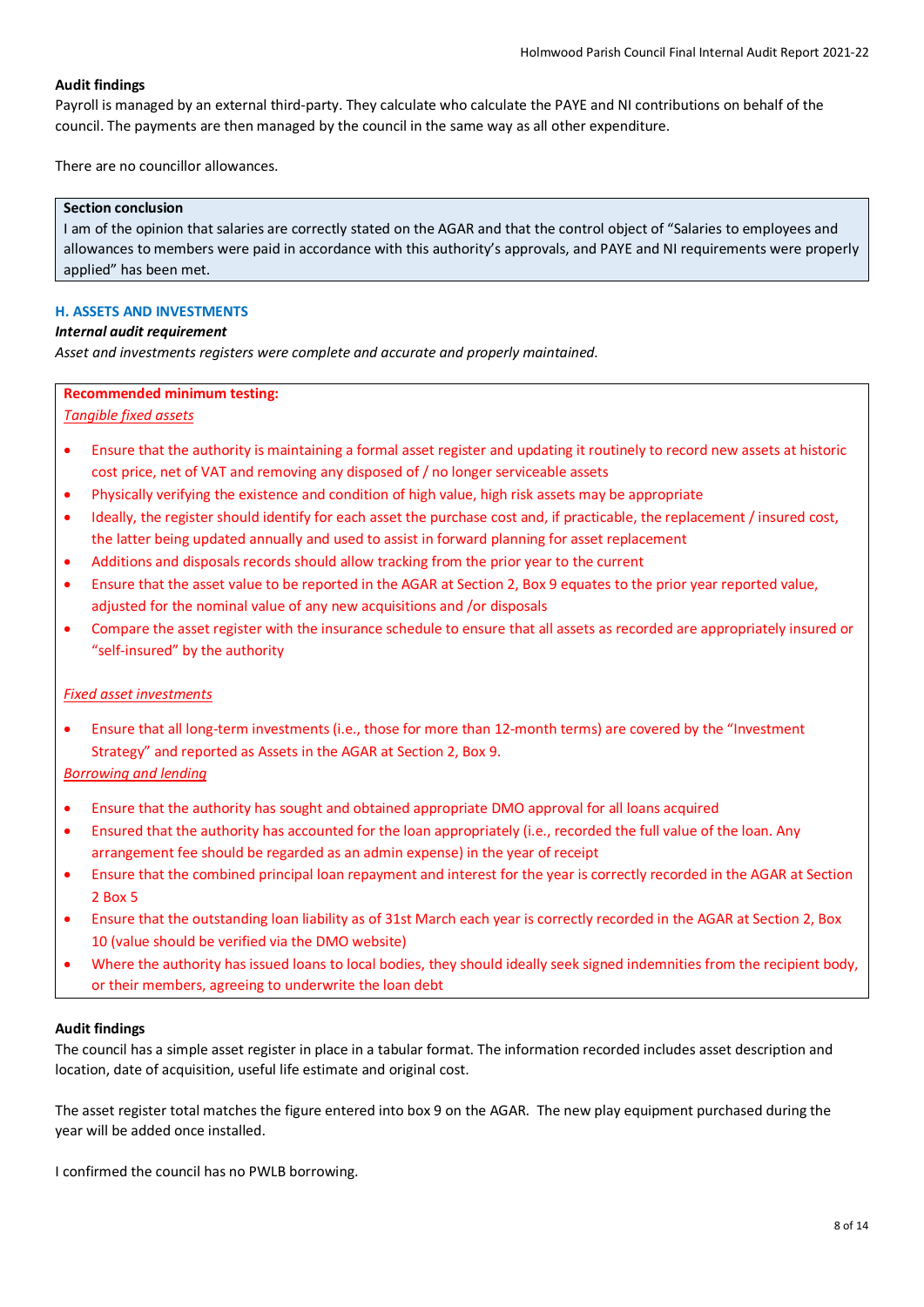# **Section conclusion**

I am of the opinion that the control objective of "Asset and investments registers were complete and accurate and properly maintained" has been met.

# **I. BANK AND CASH**

# *Internal audit requirement*

*Periodic and year-end bank account reconciliations were properly carried out.*

#### **Recommended minimum testing:**

- Ensure that bank reconciliations are prepared routinely, are subject to independent scrutiny and sign-off by members
- Verify the accuracy of the year-end bank reconciliation detail and ensure accurate disclosure of the combined cash and bank balances in the AGAR, Section 2, Box 8
- Where the authority has bank balances in excess of £100,000 it has an appropriate investment strategy

#### **Audit findings**

At the year-end, the council had a reconciled position on its bank accounts, and I was able to verify the balance as of 31 March against the bank statement. There was one unreconciled entry for £203 at the year-end.

The balances held by the council remain within the protection limit of the Financial Services Compensation Scheme (FSCS).

There is evidence within the minutes of meetings of regular reporting of the council's financial position and presentation of bank reconciliations for review.

#### **Section conclusion**

I am of the opinion that bank and cash balances are properly shown on the AGAR and that the control objective of "Periodic and year-end bank account reconciliations were properly carried out" has been met.

#### **J. YEAR END ACCOUNTS**

#### *Internal audit requirement*

*Accounting statements prepared during the year were prepared on the correct accounting basis (receipts and payments or income and expenditure), agreed to the cash book, supported by an adequate audit trail from underlying records and where appropriate debtors and creditors were properly recorded.*

#### **Recommended minimum testing:**

- Ensure that, where annual turnover exceeds £200,000, appropriate records are maintained throughout the year on an Income and Expenditure basis to facilitate budget reporting in that vein
- Ensure that appropriate accounting arrangements are in place to account for debtors and creditors during the year and at the financial year-end

#### **Final Audit**

#### **Section 1 – Annual Governance Statement**

| <b>Annual Governance Statement</b>        | 'Yes' means that this authority       | Suggested response based   |
|-------------------------------------------|---------------------------------------|----------------------------|
|                                           |                                       | on evidence                |
| We have put in place arrangements for     | prepared its accounting statements in | YES-accounts follow latest |
| effective financial management during the | accordance with the Accounts and      | <b>Accounts and Audit</b>  |
| year, and for the preparation of the      | <b>Audit Regulations.</b>             | Regulations and            |
| accounting statements.                    |                                       | practitioners guide        |
|                                           |                                       | recommendations.           |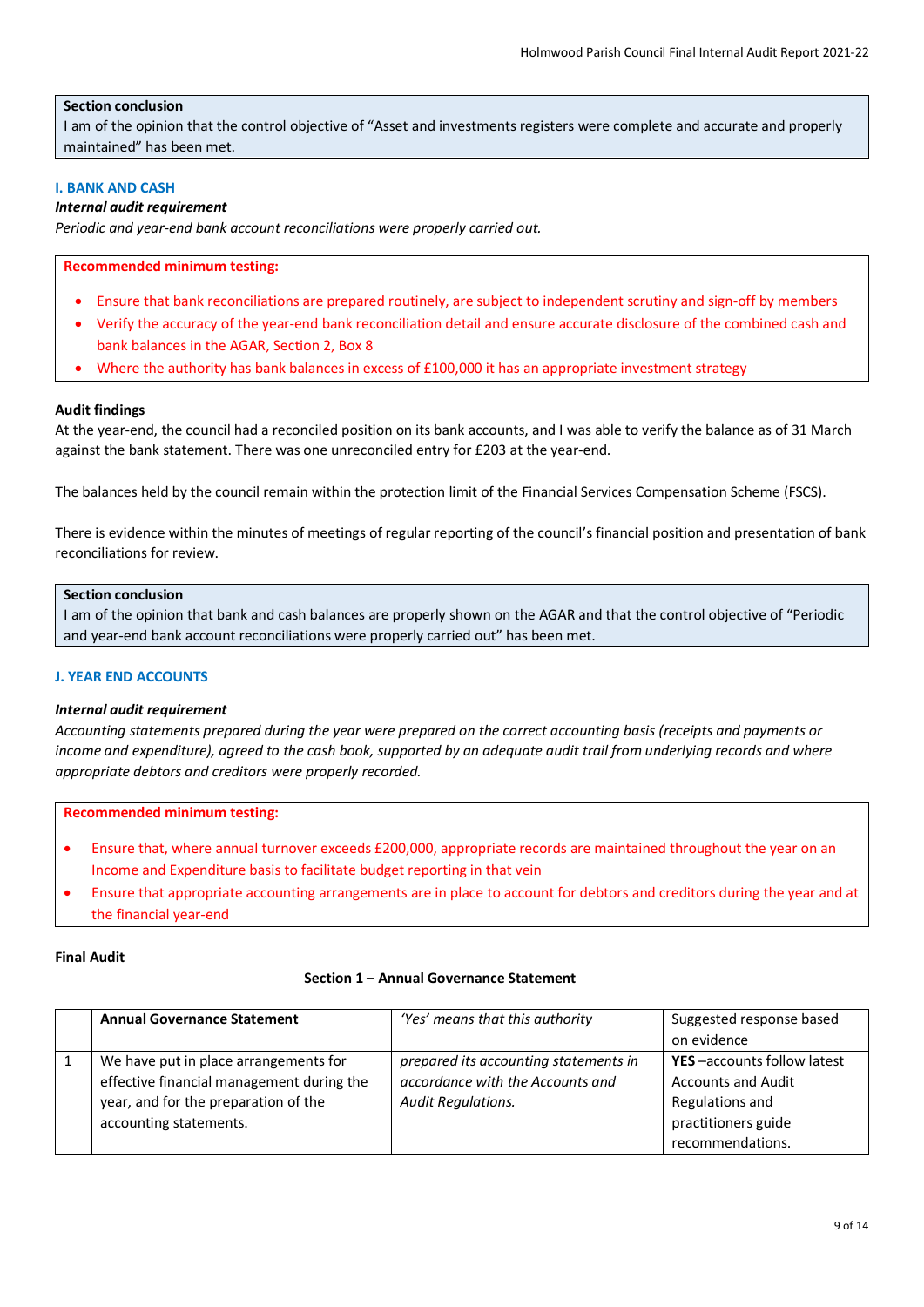| $\overline{2}$ | We maintained an adequate system of           | made proper arrangements and             | $YES - there$ is regular       |
|----------------|-----------------------------------------------|------------------------------------------|--------------------------------|
|                | internal control including measures           | accepted responsibility for              | reporting of financial         |
|                | designed to prevent and detect fraud and      | safeguarding the public money and        | transactions and accounting    |
|                | corruption and reviewed its effectiveness.    | resources in its charge.                 | summaries, offering the        |
|                |                                               |                                          | opportunity for scrutiny.      |
| $\overline{3}$ | We took all reasonable steps to assure        | has only done what it has the legal      | $YES - the Clerk is$           |
|                | ourselves that there are no matters of        | power to do and has complied with        | experienced and advises        |
|                | actual or potential non-compliance with       | Proper Practices in doing so.            | the council in respect of its  |
|                | laws, regulations and Proper Practices that   |                                          | legal powers.                  |
|                | could have a significant financial effect on  |                                          |                                |
|                | the ability of this authority to conduct its  |                                          |                                |
|                | business or manage its finances.              |                                          |                                |
| 4              | We provided proper opportunity during         | during the year gave all persons         | $YES - the requirements$ and   |
|                | the year for the exercise of electors' rights | interested the opportunity to inspect    | timescales for 2020/21         |
|                | in accordance with the requirements of        | and ask questions about this             | year-end were followed.        |
|                | the Accounts and Audit Regulations.           | authority's accounts.                    |                                |
| 5              | We carried out an assessment of the risks     | considered and documented the            | $YES - the council has a risk$ |
|                | facing this authority and took appropriate    | financial and other risks it faces and   | management scheme and          |
|                | steps to manage those risks, including the    | dealt with them properly.                | appropriate external           |
|                | introduction of internal controls and/or      |                                          | insurance.                     |
|                | external insurance cover where required.      |                                          |                                |
| 6              | We maintained throughout the year an          | arranged for a competent person,         | $YES - the council has$        |
|                | adequate and effective system of internal     | independent of the financial controls    | appointed an independent       |
|                | audit of the accounting records and           | and procedures, to give an objective     | and competent internal         |
|                | control systems.                              | view on whether internal controls        | auditor.                       |
|                |                                               | meet the needs of this smaller           |                                |
|                |                                               | authority.                               |                                |
| 7              | We took appropriate action on all matters     | responded to matters brought to its      | YES - there is evidence of     |
|                | raised in reports from internal and           | attention by internal and external       | taking action based on the     |
|                | external audit.                               | audit.                                   | findings of the internal       |
|                |                                               |                                          | audit reports                  |
| 8              | We considered whether any litigation,         | disclosed everything it should have      | $YES - no$ matters were        |
|                | liabilities or commitments, events or         | about its business activity during the   | raised during the internal     |
|                | transactions, occurring either during or      | year including events taking place       | audit visits.                  |
|                | after the year-end, have a financial impact   | after the year end if relevant.          |                                |
|                | on this authority and. Where appropriate,     |                                          |                                |
|                | have included them in the accounting          |                                          |                                |
|                | statements.                                   |                                          |                                |
| 9              | Trust funds including charitable - In our     | has met all of its responsibilities      | $N/A$ – the council has no     |
|                | capacity as the sole managing trustee we      | where, as a body corporate, it is a sole | trusts                         |
|                | discharged our accountability                 | managing trustee of a local trust or     |                                |
|                | responsibilities for the fund(s)/asset(s),    | trusts.                                  |                                |
|                | including financial reporting and, if         |                                          |                                |
|                | required, independent examination or          |                                          |                                |
|                | audit.                                        |                                          |                                |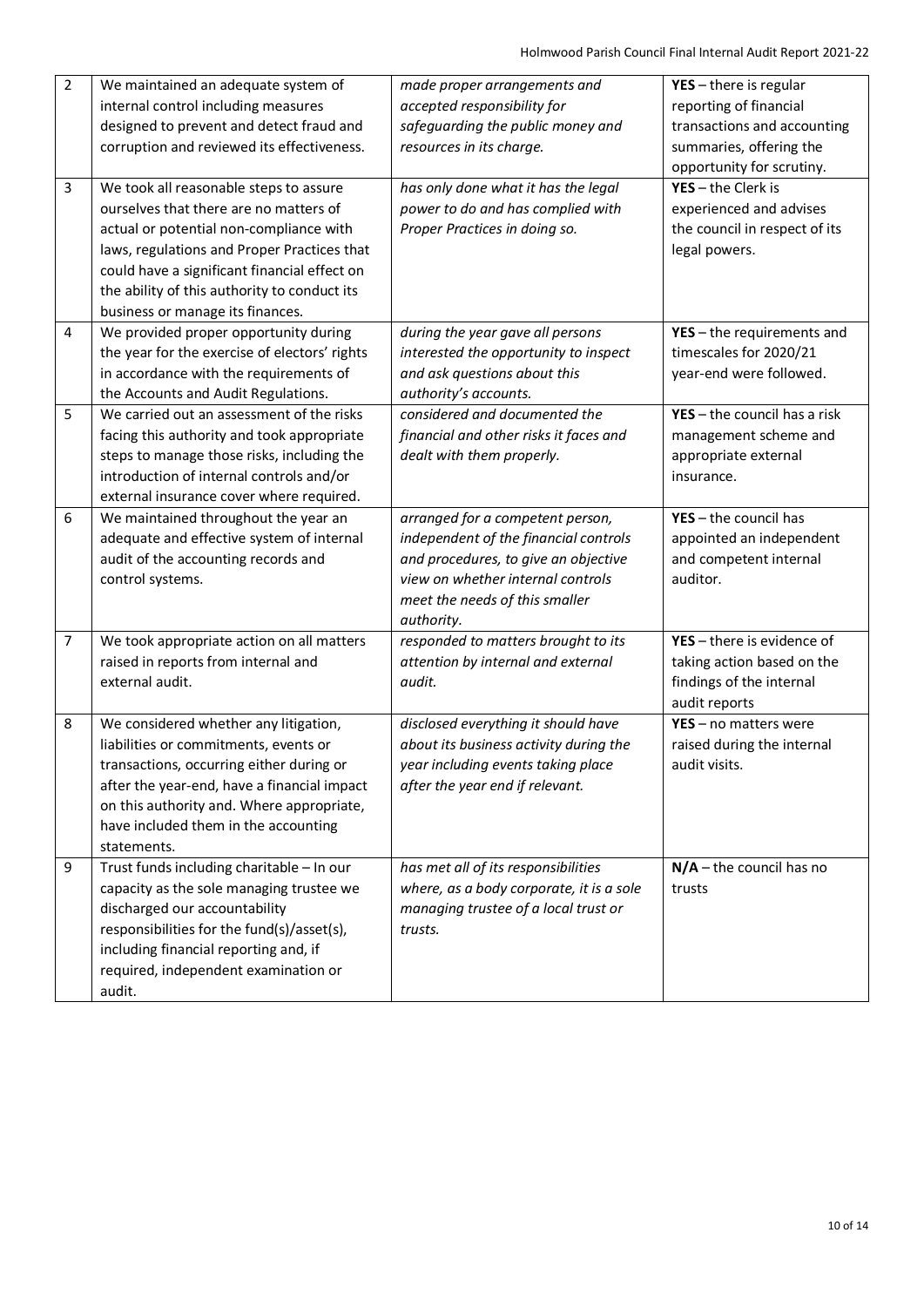#### **Section 2 – Accounting Statements**

At the time of the year-end audit, the AGAR figures presented for checking were as below:

| <b>AGAR Box Number</b> |                          | 2020/21    | 2021/22   | <b>Auditor Notes</b>                             |
|------------------------|--------------------------|------------|-----------|--------------------------------------------------|
| 1                      | Balances brought         | 14,414     | 21,424    | Correctly carried over from box 7 2020/21        |
|                        | forward                  |            |           |                                                  |
| $\overline{2}$         | Precept or rates and     | 12,500     | 12,500    | Confirmed against precept amount received        |
|                        | levies                   |            |           |                                                  |
| 3                      | Total other receipts     | 4,520      | 11,216    | Confirmed against accounting records             |
| 4                      | Staff costs              | 3,582      | 4,197     | Confirmed against accounting records             |
| 5                      | Loan interest/capital    | $\Omega$   | 0         | Council has no borrowing                         |
|                        | repayments               |            |           |                                                  |
| 6                      | All other payments       | 6,428      | 23,901    | Confirmed against accounting records             |
| 7                      | Balances carried forward | 21,424     | 17,043    | Total correctly equals $(1+2+3) - (4+5+6)$       |
| 8                      | Total value of cash and  | 21,424     | 17,043    | Confirmed against accounting records and account |
|                        | short-term investments   |            |           | balances                                         |
| 9                      | Total fixed assets plus  | 32,844     | 32,844    | Confirmed to asset register                      |
|                        | long-term investments    |            |           |                                                  |
|                        | and assets               |            |           |                                                  |
| 10                     | Total borrowings         | 0          | $\Omega$  | Council has no borrowing                         |
| 11                     | Disclosure note re Trust | <b>YES</b> | <b>NO</b> | $n/a$ – the council has no trusts.               |
|                        | Funds (including         |            |           |                                                  |
|                        | charitable)              |            |           |                                                  |

The year-end accounts have been correctly prepared on receipts and payments basis, with no requirement for the box 7 and 8 reconciliation.

The AGAR correctly casts and cross casts and the comparatives have been correctly copied over from the 2020/21 AGAR.

The Clerk is aware that she need to complete the variance analysis for boxes 3, 4 and 6.

#### **Section conclusion**

I am of the opinion that the control assertion "Accounting statements prepared during the year were prepared on the correct accounting basis (receipts and payments or income and expenditure), agreed to the cash book, supported by an adequate audit trail from underlying records and where appropriate debtors and creditors were properly recorded" has been met.

#### **K. LIMITED ASSURANCE REVIEW**

#### *Internal audit requirement*

*IF the authority certified itself as exempt from a limited assurance review in 2020/21, it met the exemption criteria and correctly declared itself exempt. (If the authority had a limited assurance review of its 2020/21 AGAR tick "not covered")*

- The correct exemption certificate was prepared and minuted in accordance with the statutory submission deadline
- That it has been published, together with all required information on the Authority's website and noticeboard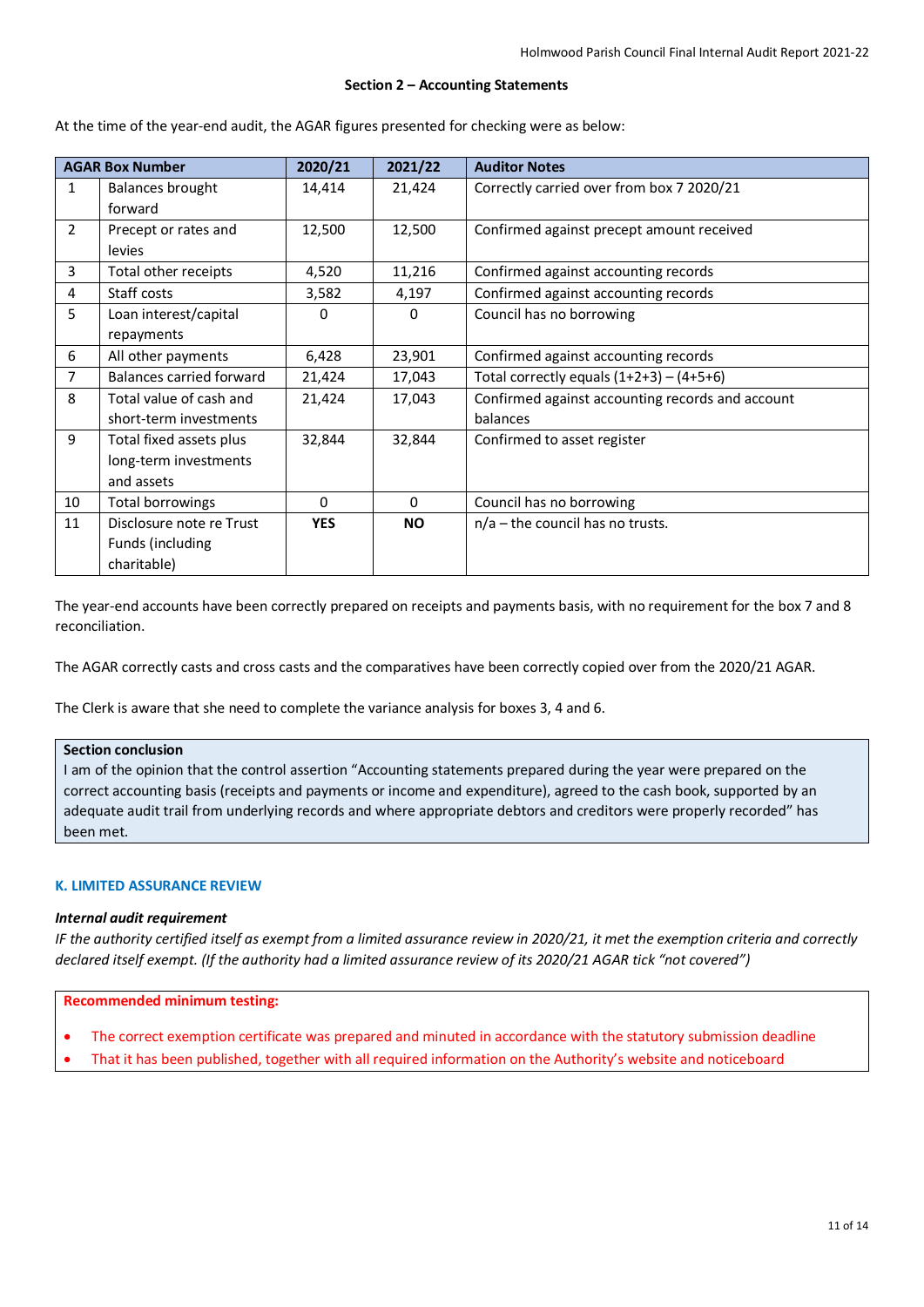The council correctly declared itself exempt for the 2020/21 financial year as its income and expenditure were below the £25,000 threshold.

For the 2021/22 financial year, the council's expenditure exceeds £25,000 and the Clerk has correctly completed form 3 for submission this year as the council is not exempt.

## **Section conclusion**

I am of the opinion that the control assertion of "If the authority certified itself as exempt from a limited assurance review in 2020/21, it met the exemption criteria and correctly declared itself exempt" has been met.

#### **L: TRANSPARENCY (INTERIM AUDIT)**

# *Internal audit requirement*

*If the authority has an annual turnover not exceeding £25,000, it publishes information on a website / webpage up to date at the time of the internal audit in accordance with the Transparency Code for Smaller Authorities*

#### **Recommended minimum testing:**

- This test applies only to those councils covered by the £25,000 External Audit exemption
- Internal auditors should review the authority's website ensuring that all required documentation is published in accordance with the Transparency Code for Smaller Authorities

#### **Audit findings**

The council has an annual turnover exceeding £25,000 for the financial year under review, and this test does not apply.

#### **Section conclusion**

I am of the opinion that the control assertion of "If the authority has an annual turnover not exceeding £25,000, it publishes information on a website/ webpage up to date at the time of the internal audit in accordance with the Transparency code for smaller authorities" is not applicable due to the council turnover exceeding £25,000.

## **M: EXERCISE OF PUBLIC RIGHTS - INSPECTION OF ACCOUNTS**

#### *Internal audit requirement*

*The authority has demonstrated that during summer 2021 it correctly provided for the exercise of public rights as required by the Accounts and Audit Regulations*.

**Recommended minimum testing:**

- Internal auditors should acquire / examine a copy of the required "Public Notice" ensuring that it clearly identifies the statutory 30 working day period when the authority's records are available for public inspection.
- Internal auditors may also check whether councils have minuted the relevant dates at the same time as approving the AGAR

#### **Audit findings**

| $Inspection - key dates$         | 2020/21 Actual | 2022/23 Proposed |
|----------------------------------|----------------|------------------|
| Date inspection notice issued    | 18 June 2021   | 10 June 2022     |
| <b>Inspection period begins</b>  | 25 June 2021   | 13 June 2022     |
| Inspection period ends           | 6 August 2021  | 22 July 2022     |
| Correct length (30 working days) | Yes            | Yes              |
| Common period included (first    | Yes            | Yes              |
| 10 working days of July)         |                |                  |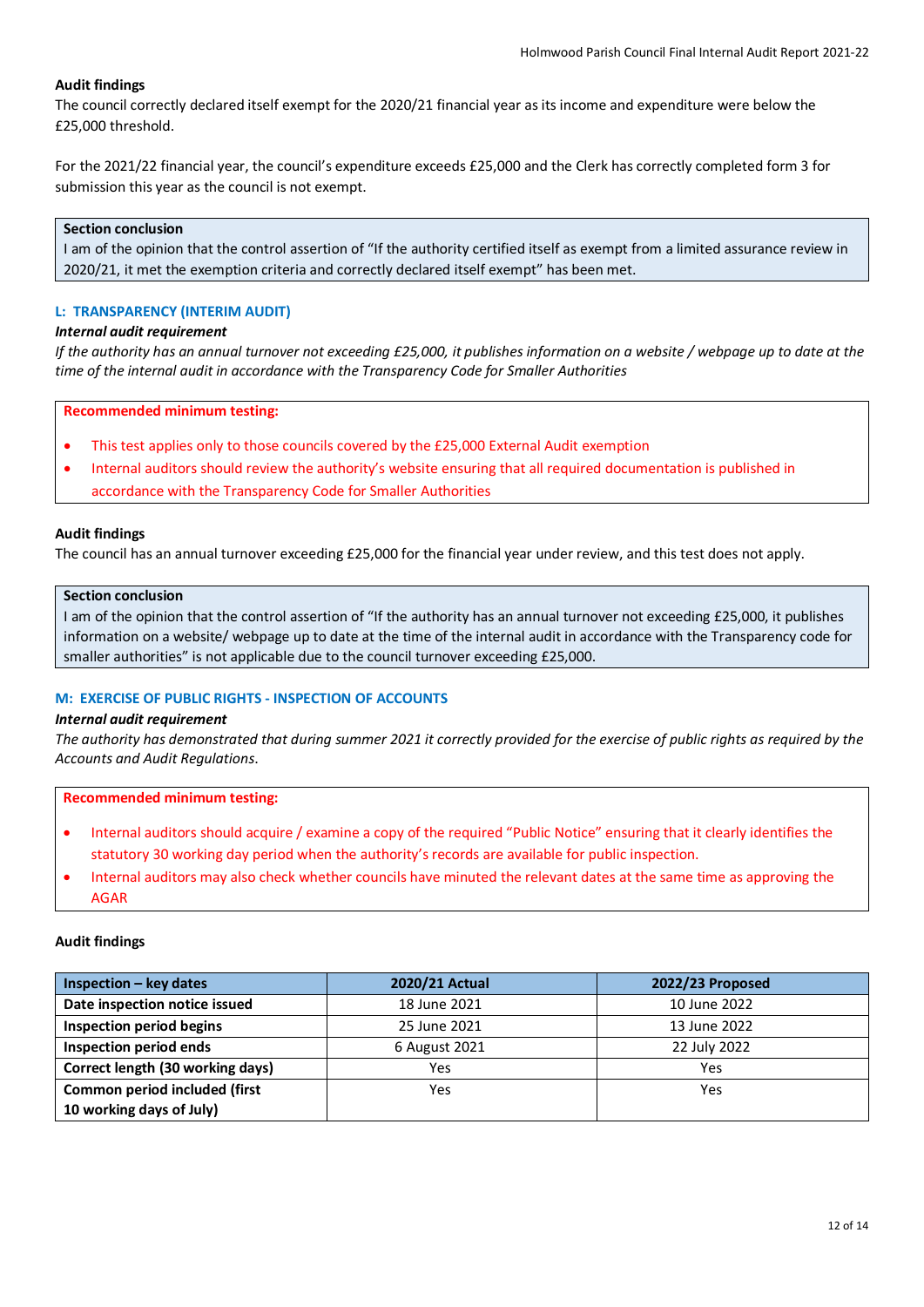I am satisfied the requirements of this control objective were met for 2020-21, and assertion 4 on the annual governance statement can therefore be signed off by the council.

# **Section conclusion**

I am of the opinion that the control assertion "the authority has demonstrated that during summer 2021 it correctly provided for the exercise of public rights as required by the Accounts and Audit Regulations" has NOT been met.

# **N: PUBLICATION REQUIREMENTS**

# *Internal audit requirement*

*The authority has complied with the publication requirements for 2020/21. Under the Accounts and Audit Regulations 2015, authorities must publish the following information on the authority website / webpage.*

**Recommended minimum testing:**

- Internal auditors should acquire / examine a copy of the required "Public Notice" ensuring that it clearly identifies the statutory 30 working day period when the authority's records are available for public inspection.
- Internal auditors may also check whether councils have minuted the relevant dates at the same time as approving the AGAR

# *Before 1 July 2021 authorities must publish:*

- *Notice of the period for the exercise of public rights and a declaration that the accounting statements are as yet unaudited*
- *Section 1 Annual Governance Statement 2020/21, approved and signed, page 4*
- *Section 2 Accounting Statements 2020/21, approved and signed, page 5*

*Not later than 30 September 2021 authorities must publish:*

*•Notice of conclusion of audit*

*•Section 3 - External Auditor Report and Certificate*

*•Sections 1 and 2 of AGAR including any amendments as a result of the limited assurance review.*

*It is recommended as best practice, to avoid any potential confusion by local electors and interested parties, that you also publish the Annual Internal Audit Report, page 3.*

# **Audit findings**

The council met the publishing requirements for the previous audit year.

# **Section conclusion**

I am of the opinion that the control assertion of "the authority has complied with the publication requirements for 2020/21 AGAR. Under the Accounts and Audit Regulations 2015, authorities must publish the following information on the authority website / webpage" has been met.

# **O. TRUSTEESHIP (INTERIM AUDIT)**

# *Internal audit requirement*

*Trust funds (including charitable) – The council met its responsibilities as a trustee.*

- Confirm that all charities of which the council is a Trustee are up to date with Charity Commission filing requirements
- that the council is the sole trustee on the Charity Commission register
- that the council is acting in accordance with the Trust deed
- that the charity meetings and accounts are recorded separately from those of the council
- review the level and activity of the charity and where a risk-based approach suggests such, review the Independent Examiner's report